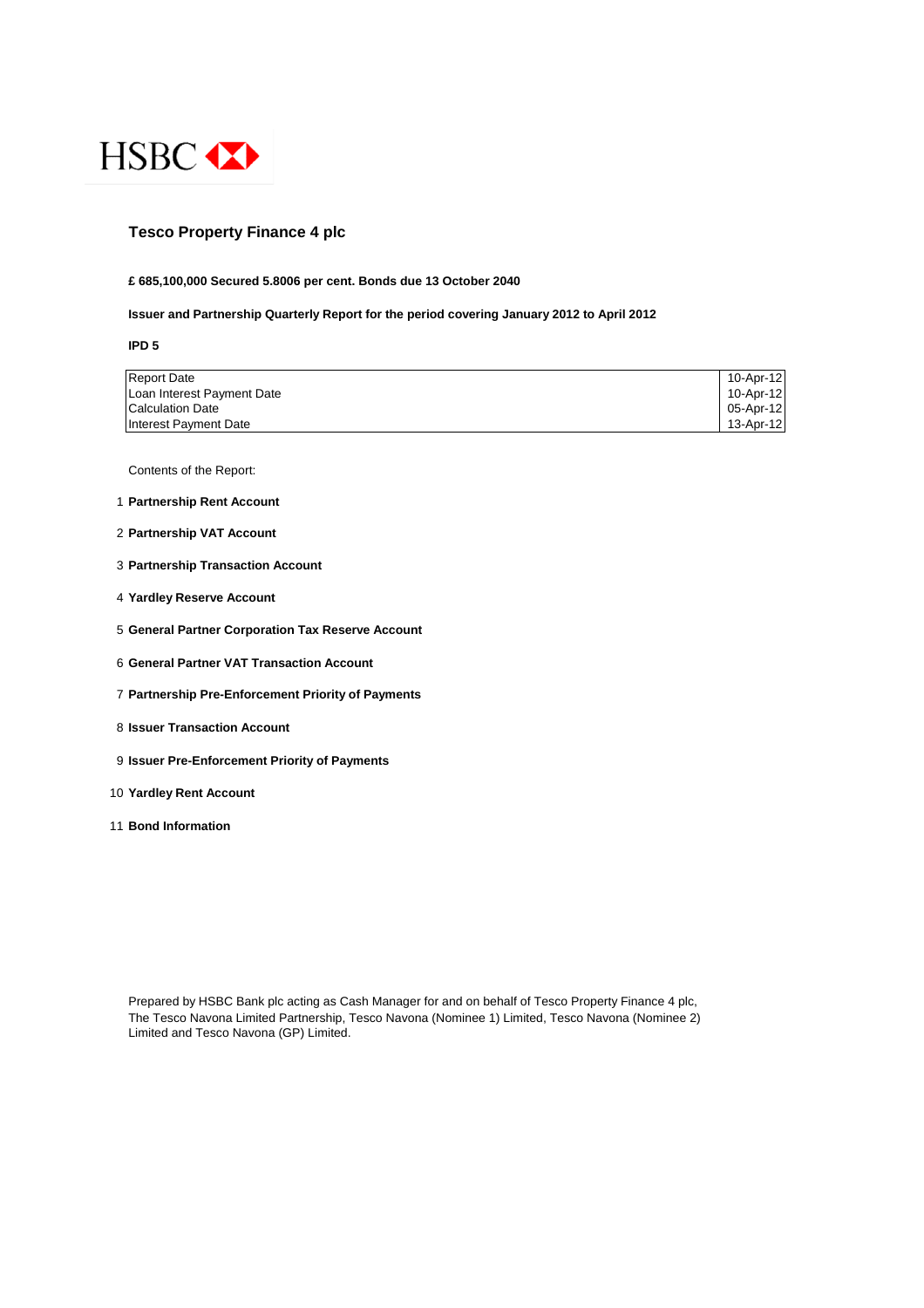## **1. Partnership Rent Account 70728746**

|             | <b>Opening Balance</b>             | $0.00$ Cr           |
|-------------|------------------------------------|---------------------|
| <b>DATE</b> | <b>ENTRY DETAILS</b>               | CR/DR<br>AMOUNT (£) |
| 09-Feb-11   | Initial Deposit on Closing Date    | 5,000.00 Cr         |
| 22-Mar-12   | Rent                               | 7,769,858.32 Cr     |
| 10-Apr-12   | To Partnership Transaction Account | 7,769,858.32 Dr     |
|             | <b>Closing Balance</b>             | 5,000.00 Cr         |

#### **2. Partnership VAT Account 70728703**

|             | Opening Balance                     | 1,589,846.72 Cr |       |
|-------------|-------------------------------------|-----------------|-------|
| <b>DATE</b> | <b>ENTRY DETAILS</b>                | AMOUNT (£)      | CR/DR |
|             |                                     |                 |       |
| 10-Feb-12   | <b>VAT Funding</b>                  | 1,154,892.28 Cr |       |
| 09-Mar-12   | <b>HMRC VAT Repayment</b>           | 1,000.00 Cr     |       |
| 22-Mar-12   | <b>VAT Funding</b>                  | 1,671,736.72 Cr |       |
| 27-Mar-12   | <b>HMRC VAT Repayment</b>           | 1,454,125.84 Cr |       |
| 04-Apr-12   | Savills Commercial Ltd - VAT T34418 | 2,209.02 Cr     |       |
| 04-Apr-12   | Savills Commercial Ltd              | 5,675.85 Cr     |       |
|             | Closing Balance                     | 5,879,486.43 Cr |       |

## **3. Partnership Transaction Account 70728711**

|             | <b>Opening Balance</b>                   | 275.355.97 Cr    |       |
|-------------|------------------------------------------|------------------|-------|
| <b>DATE</b> | <b>ENTRY DETAILS</b>                     | AMOUNT (£)       | CR/DR |
|             |                                          |                  |       |
| 09-Apr-12   | <b>Credit Interest</b>                   | 359.10 Cr        |       |
| 10-Apr-12   | Property Pool Manager Fee (Jan Reserved) | 80,000.00 Cr     |       |
| 10-Apr-12   | <b>Transfer from Rent</b>                | 7,769,858.32 Cr  |       |
| 10-Apr-12   | <b>Trustee Fee</b>                       | 1,500.00 Dr      |       |
| 10-Apr-12   | Ongoing Fee                              | 82,862.71 Dr     |       |
| 10-Apr-12   | Expenses                                 | 24,127.30 Dr     |       |
| 10-Apr-12   | Partnership Swap payment                 | 1,806,626.27 Cr  |       |
| 10-Apr-12   | <b>Partnership Debt</b>                  | 10,016,563.81 Dr |       |
| 10-Apr-12   | Property Pool Manager Fee                | 115,200.00 Dr    |       |
| 10-Apr-12   | <b>Yardley Rent Account</b>              | 588,825.00 Cr    |       |
| 10-Apr-12   | To Navona Distribution                   | $0.00$ Dr        |       |
|             | <b>Closing Balance</b>                   | 280,770.84 Cr    |       |

#### **4. Yardley Reserve Account 70729192**

|      | Opening Balance        | $0.00$ Cr     |       |
|------|------------------------|---------------|-------|
| DATE | <b>ENTRY DETAILS</b>   | AMOUNT (£)    | CR/DR |
|      | 09-Feb-11 From Closing | 260,600.00 Cr |       |
|      | <b>Closing Balance</b> | 260,600.00 Cr |       |

## **5. General Partner Corporation Tax Reserve Account 70728770**

| Opening Balance                     | $0.00$ Cr           |
|-------------------------------------|---------------------|
| <b>DATE</b><br><b>ENTRY DETAILS</b> | CR/DR<br>AMOUNT (£) |
| 09-Feb-11 From Closing              | 308,295.00 Cr       |
| <b>Closing Balance</b>              | 308,295.00 Cr       |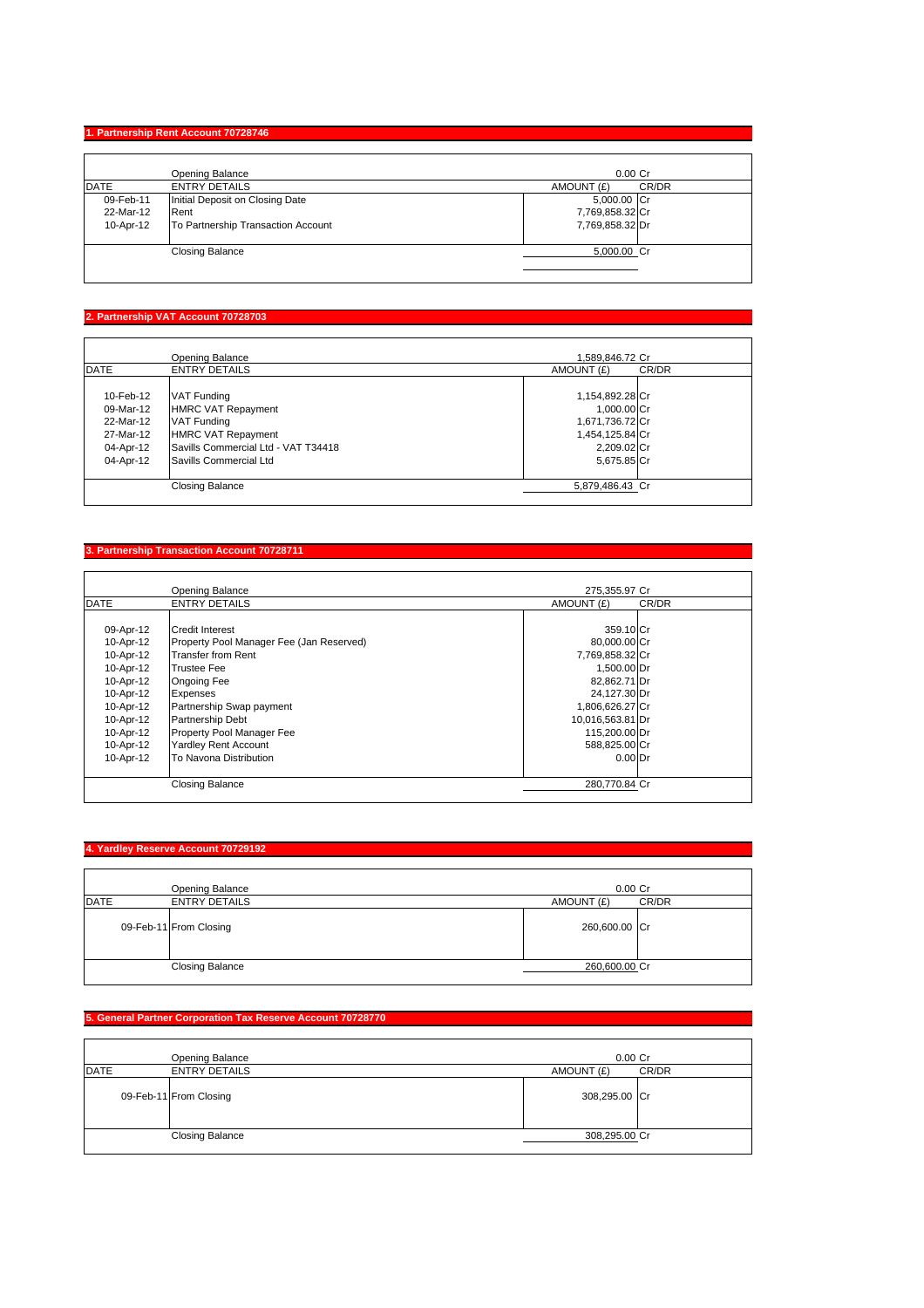## **6. General Partner VAT Transaction Account 70728762**

|             | Opening Balance        | $0.00$ Cr           |
|-------------|------------------------|---------------------|
| <b>DATE</b> | <b>ENTRY DETAILS</b>   | CR/DR<br>AMOUNT (£) |
|             |                        |                     |
|             |                        |                     |
|             |                        |                     |
|             | <b>Closing Balance</b> | $0.00$ Cr           |
|             |                        |                     |

**Expense Reserve Ledger - Max GBP 500,000.00**

Date<br>10-Apr-12

200,770.84 Cr

Balance 200,770.84

#### **Partnership Pre-Enforcement Priority of Payment**

| Date      |                                                                                 | <b>Funds Paid Out of</b><br>account(E) | <b>Funds Received into</b><br>account(E) |
|-----------|---------------------------------------------------------------------------------|----------------------------------------|------------------------------------------|
| 10-Apr-12 |                                                                                 |                                        |                                          |
|           | <b>Partnership Available Funds</b>                                              |                                        |                                          |
|           |                                                                                 |                                        |                                          |
|           | a Rental Income                                                                 |                                        | 7,769,858.32                             |
|           | b Funds from Yardley Accounts                                                   |                                        | 588,825.00                               |
|           | c Funds from Issuer under Partnership Swaps                                     |                                        | 9,411,431.88                             |
|           | d From Partnership VAT Account                                                  |                                        |                                          |
|           | e From Partnership Disposal Proceeds Account                                    |                                        |                                          |
|           | f From Partnership Insurance Proceeds Account                                   |                                        |                                          |
|           | g Interest received by the Partnership Accounts and Rent Account                |                                        | 359.10                                   |
|           | h Eligible Investment Earnings by Partnership                                   |                                        |                                          |
|           | i Advance under Committed Subordinated Loan Agreement                           |                                        |                                          |
|           | j Advance from Drawdown of Yardley Reserve Loan                                 |                                        |                                          |
|           | k Net proceeds of a CPO Disposal or a Mortgage Property                         |                                        |                                          |
|           | I From 3rd anniversay of Closing, funds from Yardley Reserve Loan Ledger        |                                        |                                          |
|           | m Net proceeds of a disposal of a Mortgage Property                             |                                        |                                          |
|           | n Any other sums standing to the credit of the Partnership Transaction Ac       |                                        | 275,355.97                               |
|           | Partnership Pre-Enforcement Priority of Payments                                |                                        |                                          |
|           |                                                                                 |                                        |                                          |
|           | a Partnership Security Trustee Fees                                             | 1,500.00                               |                                          |
|           | b Issuer Security Trustee Fee, Bond Trustee, operating expenses of the Issuer   | 77,112.71                              |                                          |
|           | (Ongoing Partnership Facility Fee)                                              |                                        |                                          |
|           | c Partnership Operating Expenses excluding GP UK Tax                            |                                        |                                          |
|           | d Partnership Operator Fee                                                      | 12,708.50                              |                                          |
|           | d Property Advisor Fee (Annual 30K)                                             |                                        |                                          |
|           | d Nominees Corporate Services Provider Fee                                      | 3,000.00                               |                                          |
|           | d Nominees Holdco Corporate Services Provider Fee                               | 3,918.80<br>4,500.00                   |                                          |
|           | d PL Propco Corporate Services Provider Fees<br>d Nominees Side Letter payments |                                        |                                          |
|           | d Nominees Holdco Side Letter payments                                          |                                        |                                          |
|           | d Account Bank Fee                                                              |                                        |                                          |
|           | d Cash Manager Fee                                                              |                                        |                                          |
|           | d Yardley Cash Manager Fee                                                      |                                        |                                          |
|           |                                                                                 |                                        |                                          |
|           | d Issuer Account Bank, PPA CM, CSP Fee (Ongoing Partnership Facility Fee)       | 5,000.00                               |                                          |
|           | d Headlease payment                                                             |                                        |                                          |
|           | e Partnership Expenses Ledger payment (max £6,250 indexed annually)             | 6,562.50                               |                                          |
|           | f Partnership Debt Interest                                                     | 9,885,011.81                           |                                          |
|           | f Partnership Swap payment                                                      | 7,604,805.61                           |                                          |
|           | g Partnership Debt Principal                                                    | 131,552.00                             |                                          |
|           | Issuer Partnership Swap Termination Amount (Ongoing Partnership Facility        |                                        |                                          |
|           | h Fee)                                                                          | 750.00                                 |                                          |
|           | i Property Pool Manager Fee (reserved)                                          | 115,200.00                             |                                          |
|           | j Partnership Swap Termination Amount                                           |                                        |                                          |
|           | k Partnership Expenses Ledger payment                                           | 194,208.34                             |                                          |
|           | Alteration Adjustment Rent                                                      |                                        |                                          |
|           | m Substitution Adjustment Rent                                                  |                                        |                                          |
|           | n Credited to Subordinated Loan Reserve Ledger                                  |                                        |                                          |
|           | o Payments to the Subordinated Loan Facility Provider                           |                                        |                                          |
|           | p Partnership Distribution Account                                              | 0.00                                   |                                          |
|           | <b>Totals</b>                                                                   | 18,045,830.27                          | 18,045,830.27                            |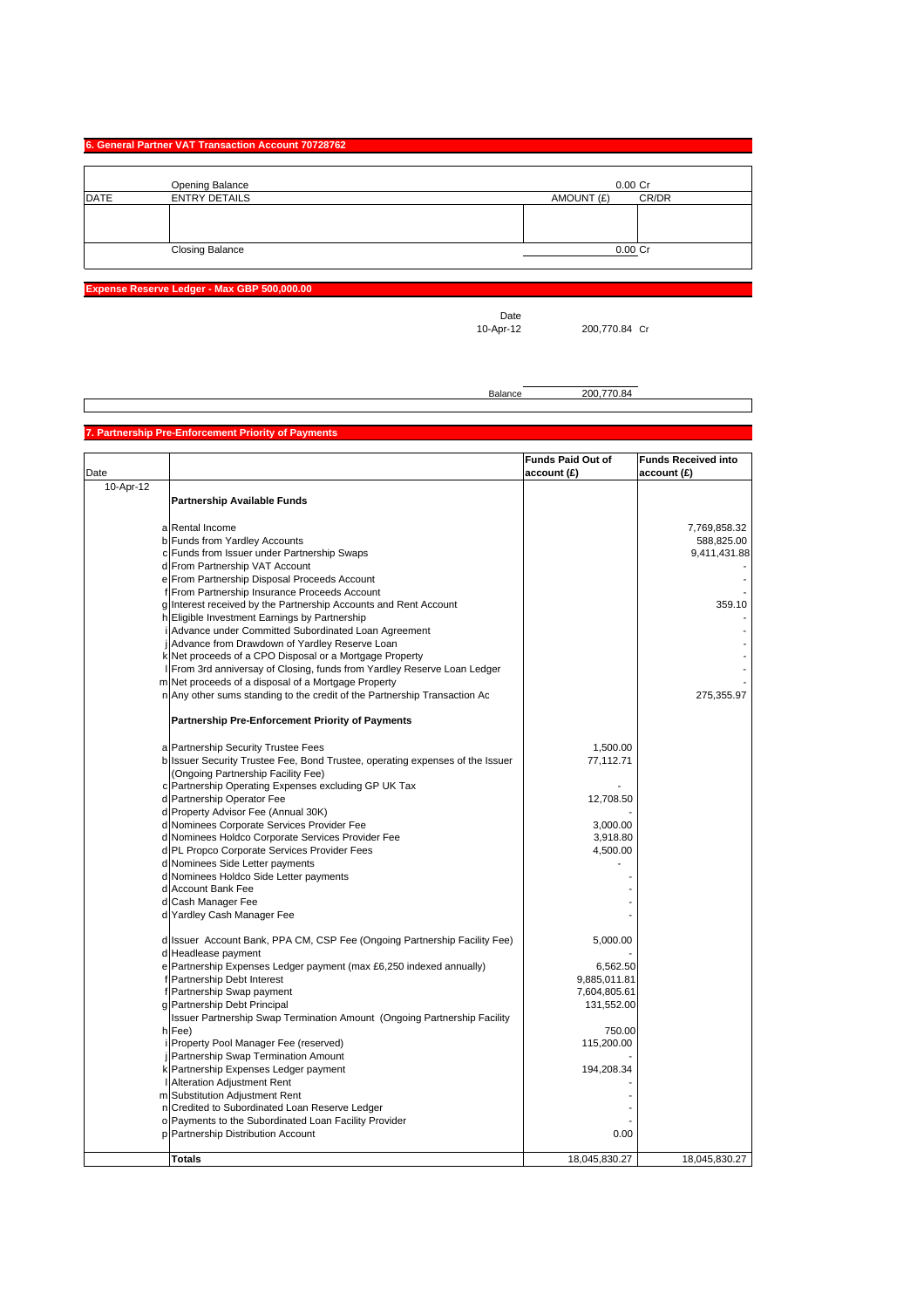## **8. Issuer Transaction Account 70728789**

|                                                                                         | Opening Balance                                                                                                                      | 15,557.55 Cr                                                                                                          |  |
|-----------------------------------------------------------------------------------------|--------------------------------------------------------------------------------------------------------------------------------------|-----------------------------------------------------------------------------------------------------------------------|--|
| DATE                                                                                    | <b>ENTRY DETAILS</b>                                                                                                                 | CR/DR<br>AMOUNT (£)                                                                                                   |  |
| 10-Apr-12<br>13-Apr-12<br>13-Apr-12<br>13-Apr-12<br>13-Apr-12<br>13-Apr-12<br>13-Apr-12 | <b>Credit interest</b><br><b>Swaps Receipts</b><br>Swap Pays<br>Partnership Debt<br>Expenses<br><b>Notes</b><br><b>Issuer Profit</b> | 24.71 Cr<br>17,621,378.62 Cr<br>17,621,378.61 Dr<br>10,098,676.52 Cr<br>82,112.71 Dr<br>10,016,563.82 Dr<br>750.00 Cr |  |
|                                                                                         | <b>Closing Balance</b>                                                                                                               | 16,332.26 Cr                                                                                                          |  |

# **9. Issuer Pre-Enforcement Priority of Payments**

| Date                                                                                                             | <b>Funds Paid Out of</b><br>account (£) | <b>Funds Received into</b><br>account (£) |
|------------------------------------------------------------------------------------------------------------------|-----------------------------------------|-------------------------------------------|
| 13-Apr-12                                                                                                        |                                         |                                           |
| <b>Issuer Available Funds</b>                                                                                    |                                         |                                           |
| a Funds due to Issuer under Partnership Swap Agreement<br>b Amounts due to Issuer in respect of Partnership Loan |                                         | 7,604,805.62<br>10,099,426.52             |
| c Any amount due to Issuer under Issuer Swap Agreement                                                           |                                         | 10,016,573.00                             |
| d Interest Received by Issuer on Transaction Account                                                             |                                         | 24.71                                     |
| e Eigible Investment Earnings                                                                                    |                                         |                                           |
| <b>Issuer Pre-Enforcement Priority of Payments</b>                                                               |                                         |                                           |
| a Bond Trustee Fee                                                                                               | 1,200.00                                |                                           |
| a Issuer Security Trustee Fee                                                                                    | 1,500.00                                |                                           |
| <b>b</b> Issuer Operating Expenses                                                                               | 74,412.71                               |                                           |
| c Issuer/Issuer Holdco Corporate Services Provider Fee                                                           | 0.00                                    |                                           |
| c Paying Agent Fee                                                                                               | 500.00                                  |                                           |
| cl Account Bank Fee                                                                                              | 750.00                                  |                                           |
| c Cash Manager Fee                                                                                               | 3,750.00                                |                                           |
| d Bond Interest                                                                                                  | 9,885,011.82                            |                                           |
| d Bond Principal                                                                                                 | 131,552.00                              |                                           |
| d Issuer Swap Provider                                                                                           | 7,604,805.61                            |                                           |
| d Partnership Swap payment<br>ellssuer Profit                                                                    | 10,016,573.00<br>750.00                 |                                           |
| Swap Subordinated Amounts                                                                                        |                                         |                                           |
| g Issuer Partnership Swap Termination Amount                                                                     |                                         |                                           |
| h Issuer Transaction Account                                                                                     | 24.71                                   |                                           |
| <b>Totals</b>                                                                                                    | 27,720,829.85                           | 27,720,829.85                             |

# **10. Yardley Rent Account 70729168**

|                        | Opening Balance                                           | $0.00$ Cr                      |       |
|------------------------|-----------------------------------------------------------|--------------------------------|-------|
| DATE                   | <b>ENTRY DETAILS</b>                                      | AMOUNT (£)                     | CR/DR |
| 22-Mar-12<br>10-Apr-12 | <b>Yardley Rent</b><br>To Partnership Transaction Account | 588,825.00 Cr<br>588,825.00 Dr |       |
|                        | <b>Closing Balance</b>                                    | $0.00$ Cr                      |       |
|                        |                                                           |                                |       |